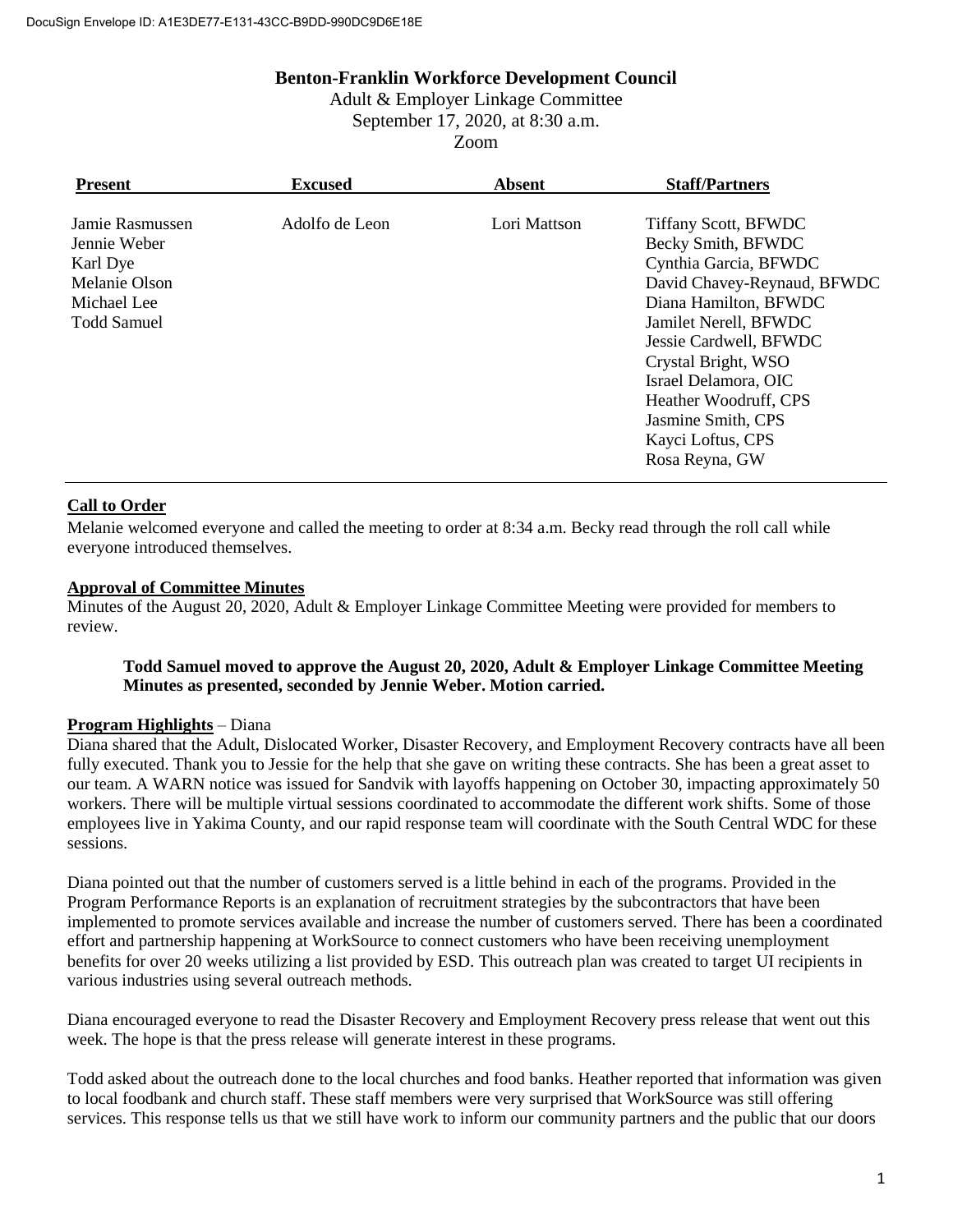are closed, but we are still providing services virtually. Heather described some of the outreach that has happened to promote programs.

Cynthia shared that David will be taking over the Econovue platform. We are currently printing reports of companies that are hiring in specific sectors. In the future, we will be able to report out how this platform is helping. These reports can give state trends and localized data for Benton and Franklin Counties to tell us which sectors and businesses are growing. This will allow us to get the economic data needed to conduct business outreach.

Todd asked about the Disaster Relief listening tours. Diana shared that we learned a lot from these tours highlighting what the current local needs are. The challenge was that when the proposal was made, we were addressing the needs from five months ago. We found out within those grants; there is no flexibility to add the current needs of the community. We need to stick with what was proposed unless there are additional funds added. We can help with the current needs that were identified through other funding sources.

Todd asked about the possibility of people that we help get a job getting COVID-19. Diana shared that the language in the agreements should protect us. The state is currently reviewing the language to make sure.

Todd shared his appreciation for these reports.

#### **EcSA Update** – Jamilet

Jamilet pointed to the Program Performance Report emphasizing how COVID-19 has affected EcSA enrollments. They continue to face challenges with customers not wanting to participate in any federal or state-funded program as they seek legal status in the US. Others don't believe the program is free and legitimate.

In July, the Social Policy Research Agency conducted interviews with EcSA partners and staff. Phase one of the research analysis is complete, and she is happy to report that all of the challenges we have struggled with are included in the report. This report shows each of the four areas implementing this program. Within each area, we can see the executive summary, the early implementation success, and challenges and recommendations. The EcSA funding source and the other areas have agreed that they need to provide more flexibility through the pandemic to help relieve the needs of these communities.

Todd asked about the cost per outcome. Jamilet explained that we are still exploring whether our customers need more technical assistance resources. This topic has been brought up with her peers across the state. What is COVID-19 doing to the program and customers? They are exploring what the needs are and how we can meet them.

## **Families Forward Washington (FFW) Updates** – Jamilet

Jamilet shared that as of this week, they have 62 participants, which exceeds the goal of 56 for the program. If we want to enroll more participants, we will need to look at the cost of training. Goodwill continues to provide virtual services and case management. They continue to adapt to the new world of doing virtual services.

## **WorkSource Update** – Crystal

Crystal shared that there are a lot of exciting things going on. Overall, the number of customers is the same as last month. There has not been an uptick in customer traffic that was expected in August. The Job Search waiver has been extended through October 1. Work is being done to get more actional feedback on the surveys. In preparing for the uptick anticipated, they have started reaching out to the community, asking if our service delivery is meeting their needs and what do we need to do to meet those needs. Childcare remains to be a primary concern. Jamilet added that the BFWDC had executed a letter for support for the Imagine Institute, seeking to bring funding resources to meet the needs of childcare in our area.WorkSource staff is being proactive in working to create virtual workshops to help job seekers be prepared through the eyes of the employer. On 9/15, another cohort of the Certified Business Professional kicked off. This will give a total of 16 certified individuals. This means a consistent model of delivery of business services and customer service and shared understanding and focusing on business relationships. We are experiencing hiring across the food processing sectors and are fielding concerns about employees refusing to work and employers not getting the workforce needed. Virtual job fairs are essential and have been a useful tool for us.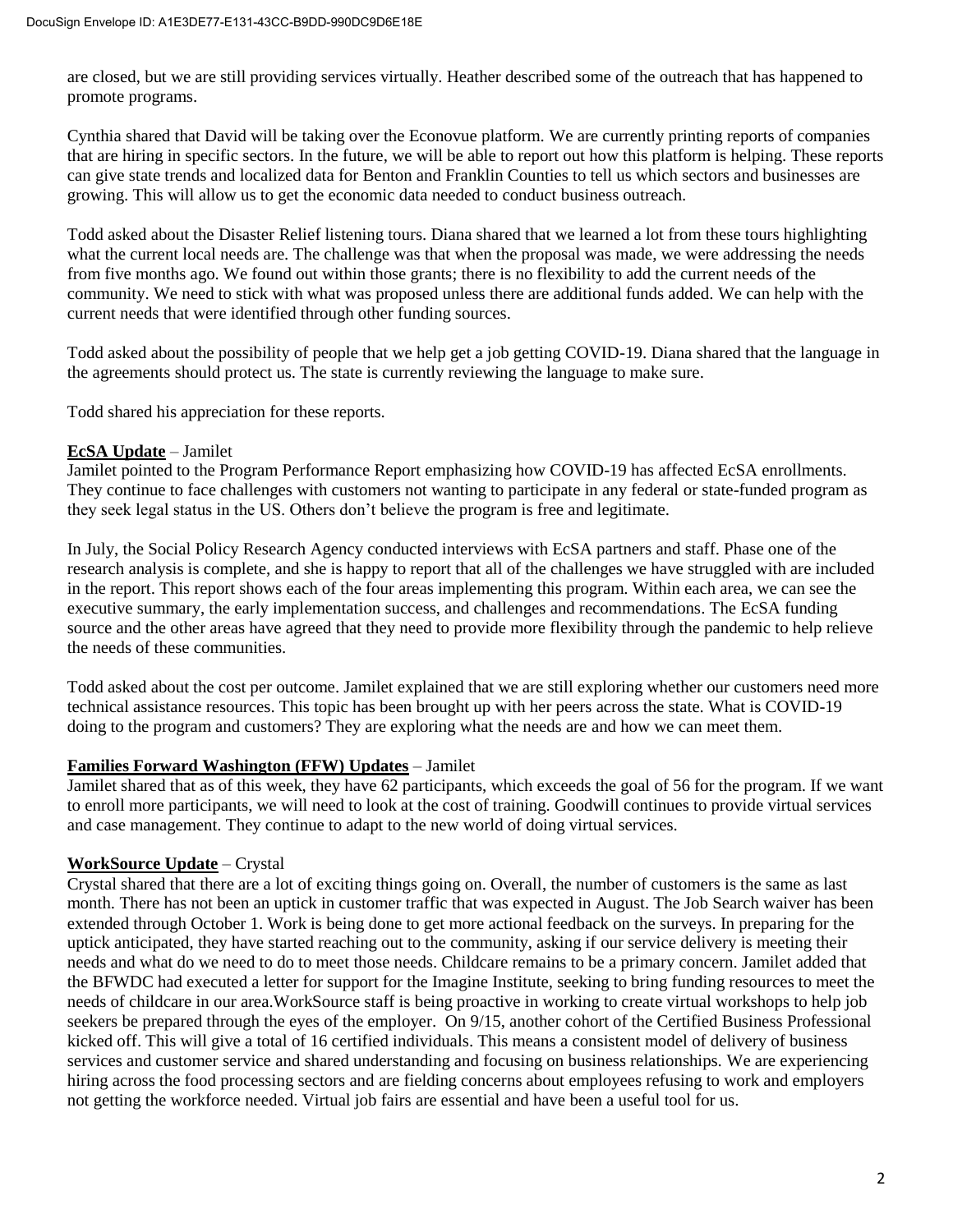Kayci shared a need for a virtual platform where we can help businesses conduct hiring events. The team has been diligently researching other tools to address this and proactively working with the WDC to see if we can move forward with getting a platform of our own if something does not come out from WWA and ESD sooner than later. They continue to focus on sector work. There has been a big focus on apprenticeship opportunities and entrepreneurship. We want to make sure we have a good handle on those as we can see through local data that we have more job seekers than our community has in employer openings. We need to be well versed in traditional and non-traditional employment opportunities for job seekers. We want to make sure we have a subject matter expert to help with entrepreneurial opportunities.

Crystal thanked Tiffany for being our voice back to the Washington Workforce Association and advocating for the need of the job fair platform.

In terms of service delivery, it has been a huge team collaboration to succeed in the last six months. They have been working to help people with unemployment insurance benefits and other basic needs related services. About 80% of our ESD partners have been deployed to provide UI support. These team members are now back home at the WorkSource. We are now shifting our focus back to reemployment. There is a need for a transition back into reemployment thinking. Several venues of training will be happening to help. They are also ramping up safety training.

They have the opportunity to work with a facilitator that will be walking through Lean Process Mapping to continue to move forward to being bigger and better for the community.

Melanie asked about the need for parents to stay home to supervise their children doing schoolwork. Has this affected the number of customers coming into WorkSource? Once children can go back to school, will there be an uptick in people able to access services? Crystal shared they will need to look at extending hours at WorkSource to meet people's needs. Do we need to provide after-hour services to help accommodate these parents?

Crystal shared that the new signage should be available by the end of the month. She is also working with Google to have a new banner placed on our business page to say that the building is closed, but WorkSource is open.

Kayci shared that we are in partnership with the Department of Health. They are researching local employers that have employees unable to return to work due to having been exposed to COVID-19 and/or need the time and support to isolate. They are also working with employers to ensure that they are creating and maintaining a safe environment for their employees to return to work. There are some incentive dollars at the state level that we could partner with the Department of Health to incentivize workers who have been impacted by COVID to get back to their worksites or previous jobs. We have been working through the Business Services Team to identify needs. At this time, we haven't uncovered any of those needs.

Todd asked for clarification around the virtual job fair platform. Tiffany reported that the platform is costly. WWA has been working with ESD due to some confusion with the Brazen platform. We were fortunate that Monster paid for the platform for a limited number of months due to their relationship with ESD and ETO. There was confusion on who would pay for it following that time. We need to look at the following; is Brazen the best tool? How much does it cost? Who is going to pay for it? It would be more beneficial to collaborate with state partners than to try to get a platform ourselves. It is being discussed, and she is confident that they will come to a resolution.

Crystal shared that one significant need in our community is the barrier to technology and digital literacy. The WorkSource system is wracking their brains to look for solutions around digital access. They are looking at things like laptop loaner agreements, access to Wifi, or some way to get our customers connected to digital literacy resources. There is a sense of urgency around this need. Solving this need could be very impactful to our community.

## **PY19 Annual Report** – Cynthia

Cynthia encouraged everyone to read the PY19 Annual Report. Thank you to the board members on the P-ROC Team that helped. This report will be sent out to board members, partners, WWA directors, and Flash Alert.

# **Other Business:** None